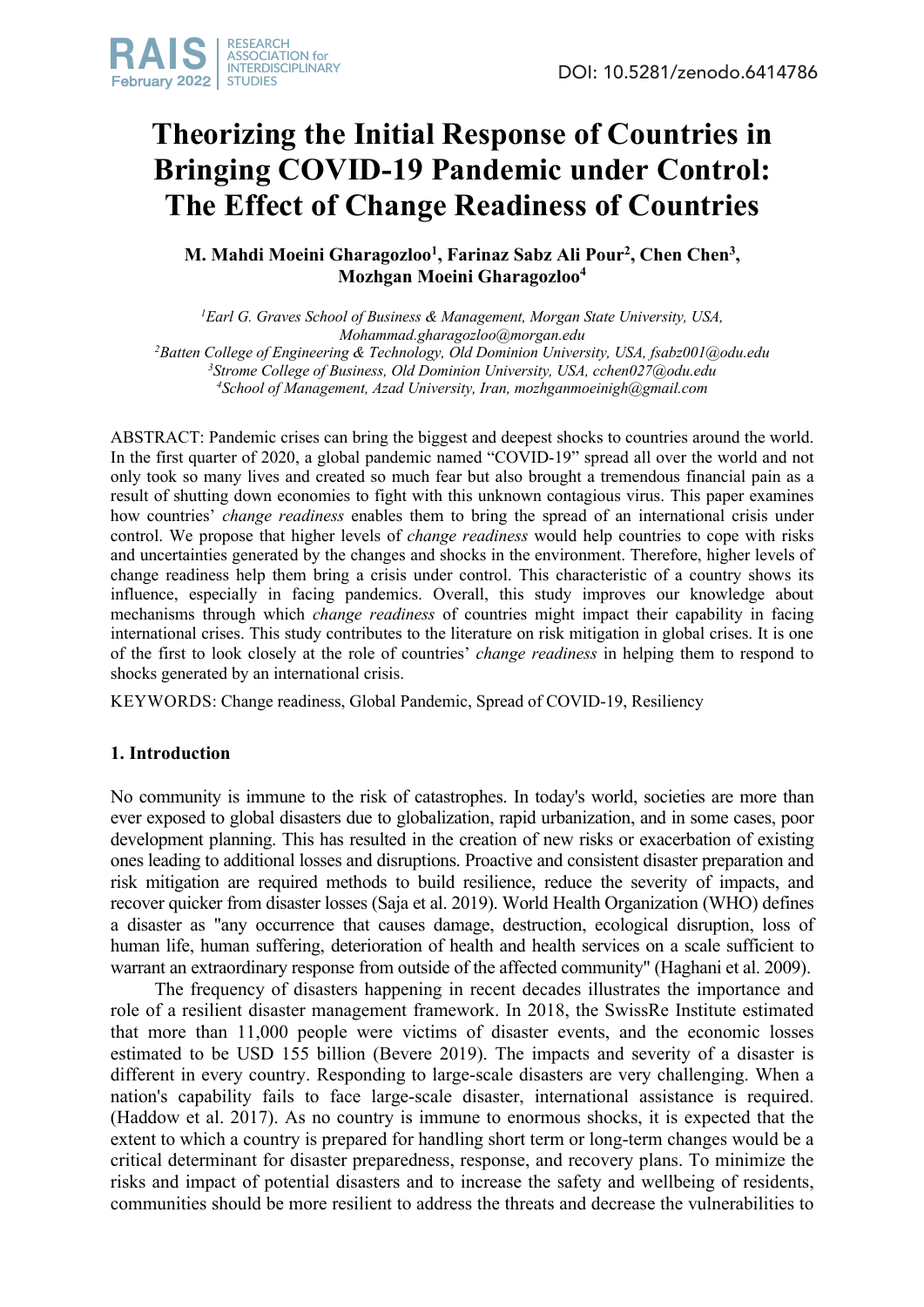the risks (Jabareen 2013). Therefore, change management is one of the critical factors to minimize the impacts of a disaster on the population.

The United Nations International Strategy for Disaster Reduction (UNISDR) provides guidance for the international community's overall disaster management mission. The objective is to build disaster resilient communities by promoting awareness of the importance of disaster reduction as an integral component of sustainable development. Therefore, the threshold for determining what constitutes a disaster is dependent upon two factors. First is the availability of resources, and second is the capabilities of the community to respond (Haghani et al. 2012). The response capacity of each nation is linked to several factors, such as the propensity for disaster, local and regional economic resources, government structure, and availability of technological, academic, and human resources (Haddow et al. 2017).

We use the organizational *change readiness* literature as a springboard to propose the notion of *change readiness* at a country level. We argue that *change readiness* is a function of how prepared a country is for change, how capable they are for managing a change, and how able they are to take advantage of the opportunities provided by the change (Gharagozloo et al. 2021). These changes can be the result of shocks like economic crisis, social conflicts, or disasters.

Readiness is reflected in beliefs, attitudes, and intentions of the necessity of change and the capacity to handle the change successfully. Changes always include risks due to moving from a known state to an unknown one. Adapting Change readiness analysis helps to eliminate the risks by providing evaluations and adjustments toward the situation. The analysis must include several factors, such as the influences of internal and external conditions, details of the phenomenon that has led to change, identified risks, anticipated actions, and control measures (KPMG Report 2019).

## **2. Theory and Hypotheses**

Past research has identified several country-level factors that would influence responding to disasters. In this paper, we add to this stream of research by arguing that change readiness can help countries provide more efficient controlling measures in response to a disaster.

## *2.1. Change Readiness*

The management literature defines *change readiness* (at an organizational level) as a "belief that affects the tolerance to an initiated change when it's time to make a change in an organization" (Armenakis et al. 2007). Bernerth (2004) argued that change readiness functions like a facilitator that helps limit the consequences of an adverse response to a change. In management literature, change readiness has been more often considered as an organization's capability (Armenakis et al. 1993; Armenakis et al. 2007). Change readiness capability allowed organizations to reduce the threats from change (Bernerth 2004), and lead to positive attitudes towards change (Rafferty, Jimmieson and Armenakis 2013). For instance, a high level of change readiness can help motivate employees to be positive and proactive to support and implement planned change (Weiner, Amick, and Lee 2008).

For a country to be ready for changes, the ability to address both sudden-onset events and build resilience against long-term structural changes is required. This readiness would be based on collaboration and coordination among multiple actors and underscores scaling up and targeting vulnerable groups. As a country fails to recognize the impact of changes and cannot handle them properly, their citizens, their society, and their economy (Bennett et al. 2021) would experience high costs of lack of change readiness (KPMG 2019).

In this study, change readiness is viewed as a multidimensional capability at the country level. It represents and measures how ready a country is for handling threats from sudden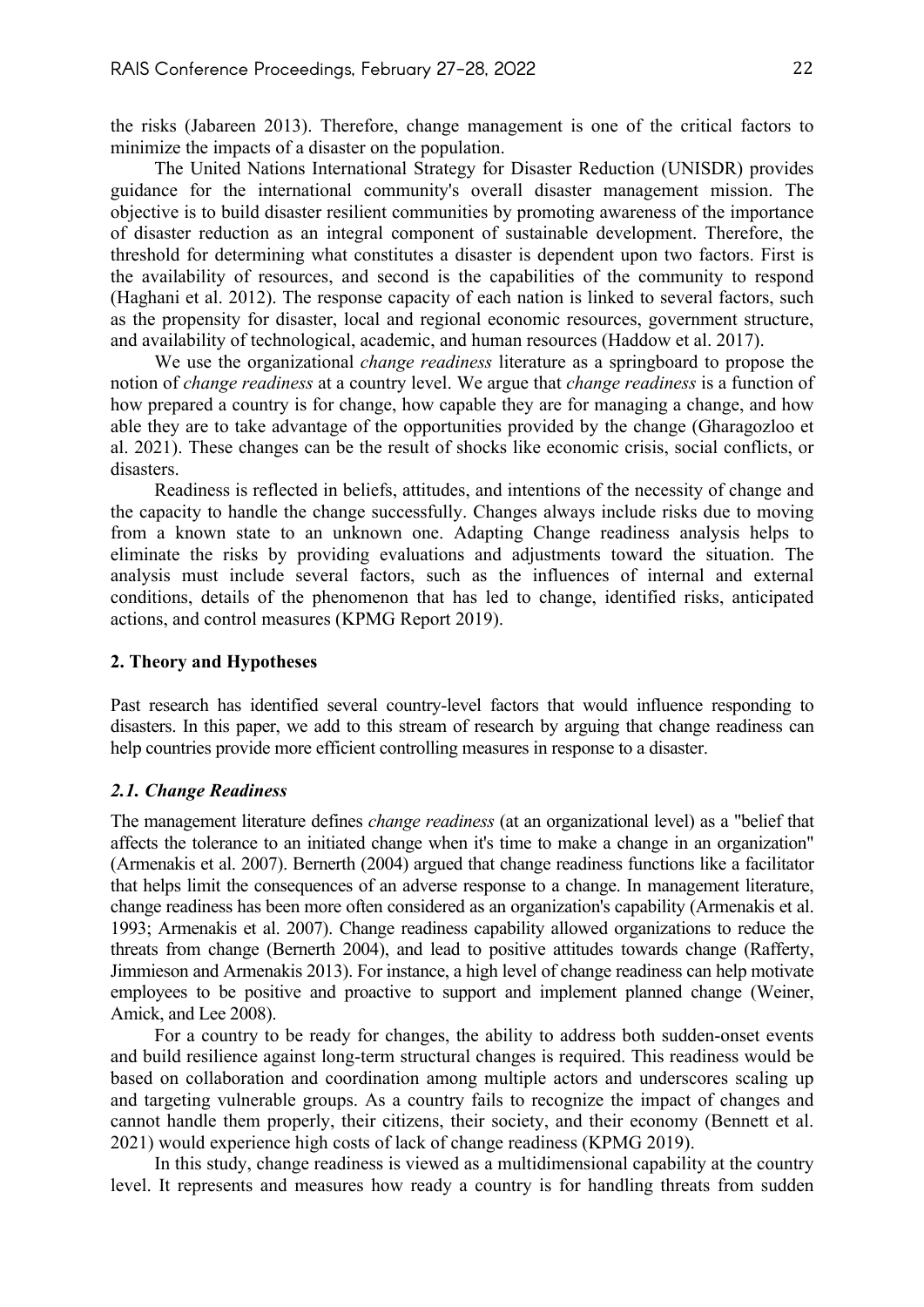negative changes and shocks such as financial crisis or natural disasters while taking advantage of other forms of changes (such as technology).

#### *2.2. Why change readiness of a country matters to disaster response*

According to the report published by KPMG in 2017, when an earthquake in Haiti in 2010 led to catastrophic natural, political and economic consequences, the change readiness of countries came to the attention of scholars. Experts realized that there was no standard global indicator showing the readiness of a country to respond to sudden changes in their environment. KPMG examined this issue and came up with a comprehensive index. Such an index is valuable because changes in areas such as technology, politics, and social environments can have a substantial effect on the response capabilities for a disaster.

Disasters are sudden and overwhelming events that might take a significant amount of time for the affected area to recover (Ritchie 2008). McEntire and Myers (2004) claim that in this era, there has been a greater need to anticipate disaster and be ready to deal with the adverse consequences effectively. A post-disciplinary approach is required for disaster preparedness that reviews in detail all the steps necessary that a country should consider increasing the readiness in dealing with a disaster. The readiness factors such as leadership, stakeholder involvement, and technological innovations, along with the knowledge improvements, can reduce risks, strengthen local governing capacity, and promote adaptation and long-term monitoring systems. These factors can enhance the countries' abilities to control and manage a disaster. In case of an international disaster, countries with a more considerable change readiness levels can resist, absorb, accommodate, and recover from the effects of the hazards in a timely and efficient manner and continue to perform (Jabareen 2013).

The most typical pattern for large-scale disaster is to be universal in the first few weeks, and the event's adverse effects dissipate over time. The ideal result of a disaster is resistance, where there is no dysfunction. During such conditions, the process that can generate adapted outcomes is resilience. The greater the resilience, the quicker the return to the normal functioning would be. There is this potential for communities to function effectively and adapt successfully after a disaster by developing community resilience. A resilient system depends on each component's ability to change or adapt in response to changes that occur in other components.

Community resilience is the ability of people to predict and prepare for, reduce impacts, cope with, and recover from the effects of shocks and stresses in case of a disaster and the vulnerabilities while the long-term perspectives are not compromised (Antronico et al. 2020). The resilient community has four dimensions of economic development, social capital, information and communication, and community competence. The integration of all dimensions provides a strategy for disaster readiness. To construct resilience, communities should reduce risk and resource inequities, engage the local population in mitigation plans, create organizational linkages, boost and protect social support, and prepare a structured plan. The planning requires flexibility, decision-making skills, and reliable sources of information that can function in the case of an unknown (Norris et al. 2008). The significant influence of community resilience can be traced in proactive hazards mitigation, emergency management infrastructure, and even post-disaster psychological intervention (Norris et al. 2008).

Readiness has a significant role in developing community resilience, by changing the perspectives on risk interpretation understanding, disaster risk reduction decision-making, and action implementation to manage risk under uncertainty. Based on Paton (2015), disaster risk reduction strategies are facilitated through sustained readiness from two perspectives. First, atypical demands and challenges identification that is required to be resilient or to adapt to from the disaster impact, response, and recovery phases experiences. Second, personnel,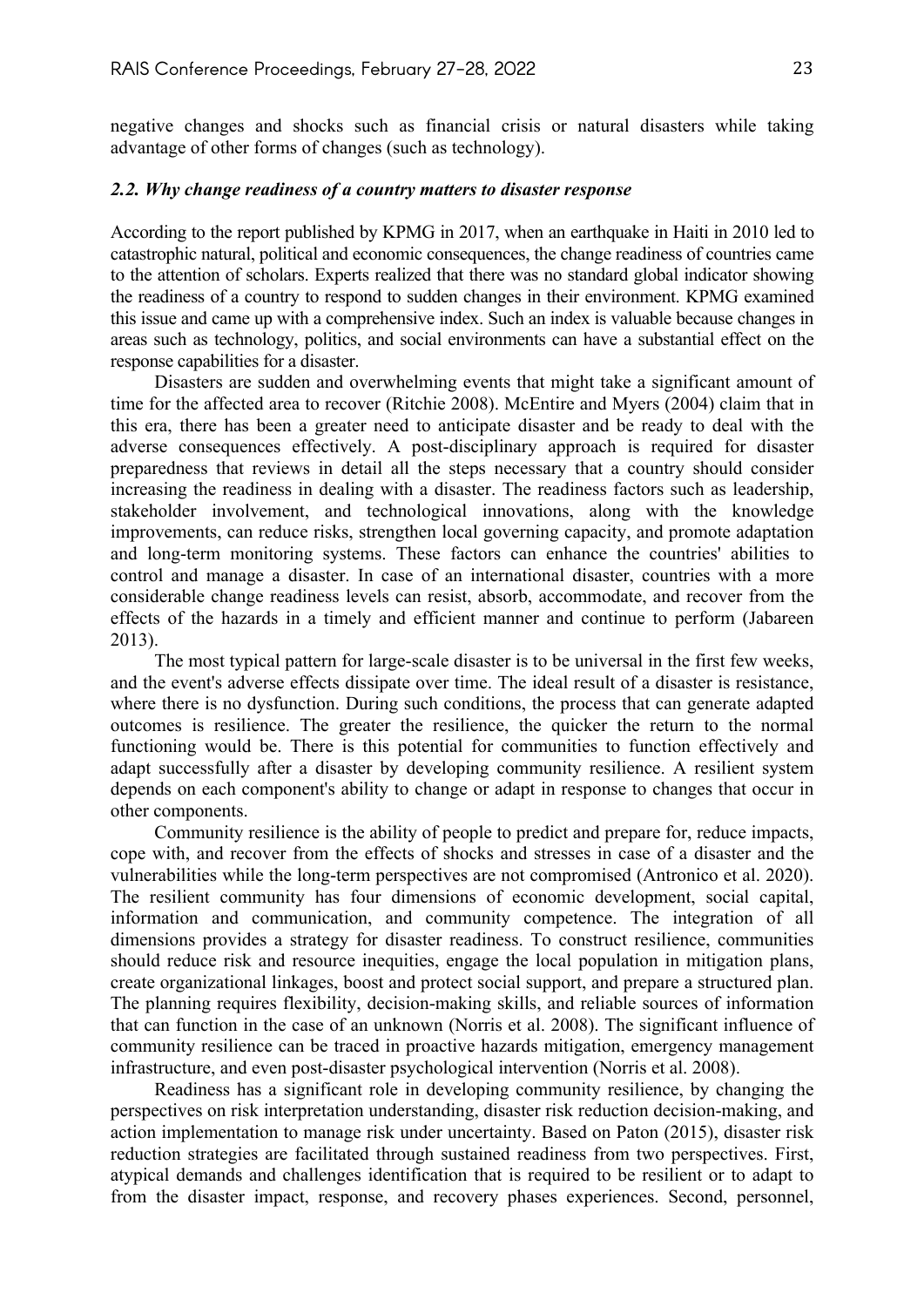community, and societal factors identification requires for predicting if the community proactively develop sustained resilient and adaptive capacity. Therefore, change readiness can act as a roadmap for enhancing community resilience to disasters. The underlying capabilities of communities should be identified to help them have better preparation and recovery plan for disasters.

The main goal of disaster management is to enhance immediate response to the crisis from government agencies level to the local hospitals and improve communication management. As the countries are more advanced in change readiness, there can be a better disaster response. The early response can save more lives and provide better care to meet the affected population's immediate needs and reduce the long-term impacts of the disaster (Tzeng et al. 2016).

It is expected that the level of change readiness of a country to handle technology shocks, economic crisis, natural disasters, and social changes would work as a buffer to enhance community resilience facing a disaster. We argue that countries that are advanced in terms of their change readiness are more capable of providing control measures to respond to a disaster response would be more resilient. Thus, we except:

**Proposition (P1)** Countries with a higher level of change readiness are more likely to be able to bring the spread of a disaster under control.

**Proposition 1a (P1a)** Countries with better change readiness in regulatory and government are more likely to be able to bring the spread of a disaster under control.

**Proposition 1b (P1b)** Countries with better change readiness in their society and among their people are more likely to be able to bring the spread of a disaster under control.

**Proposition 1c (P1c)** Countries with better change readiness in their private sector and among their enterprises are more likely to be able to bring the spread of a disaster under control.

## **3. Case Study: COVID-19**

The international crisis crosses the geographical borders and threatens multiple regions or continents; and passes functional boundaries, affecting not only the health systems but economy, and industries (Winham 2020). Based on William & Waugh (2007), the pandemic crisis is categorized as large-scale disaster. Pandemics can happen with the appearance of a new virus that the population has no immunity against. A pandemic can cause social disruption, economic loss, and increase the morbidity and mortality levels. In the previous century, pandemics caused massive deaths, social damages, and financial losses all around the globe (Li et al. 2012). The urbanization and advancements in transportation have increased the possibility of the rapid spread of any new viruses around the world. Countries with limited surveillance and patient care resources, including insufficient health system infrastructure and medical supplies, have a higher likelihood of being impacted more significantly from a pandemic.

Changes cannot be implemented easily in healthcare systems due to design requirements for the interconnection of health professionals to be re-engineered effectively and efficiently. One of the challenges during a pandemic is medical capacity. There would be a high rise in workload and demands for diagnoses and prescriptions for the community. In such cases, developing community resilience can assist the community to function effectively and adapt successfully after a pandemic crisis (Norris et al. 2008). By promoting health readiness management for disaster response, challenges with the clinical practice processes and activities can be understood, and the available resources and communication linkages of relevant organizations to support the health change system can be identified (Li et al. 2012).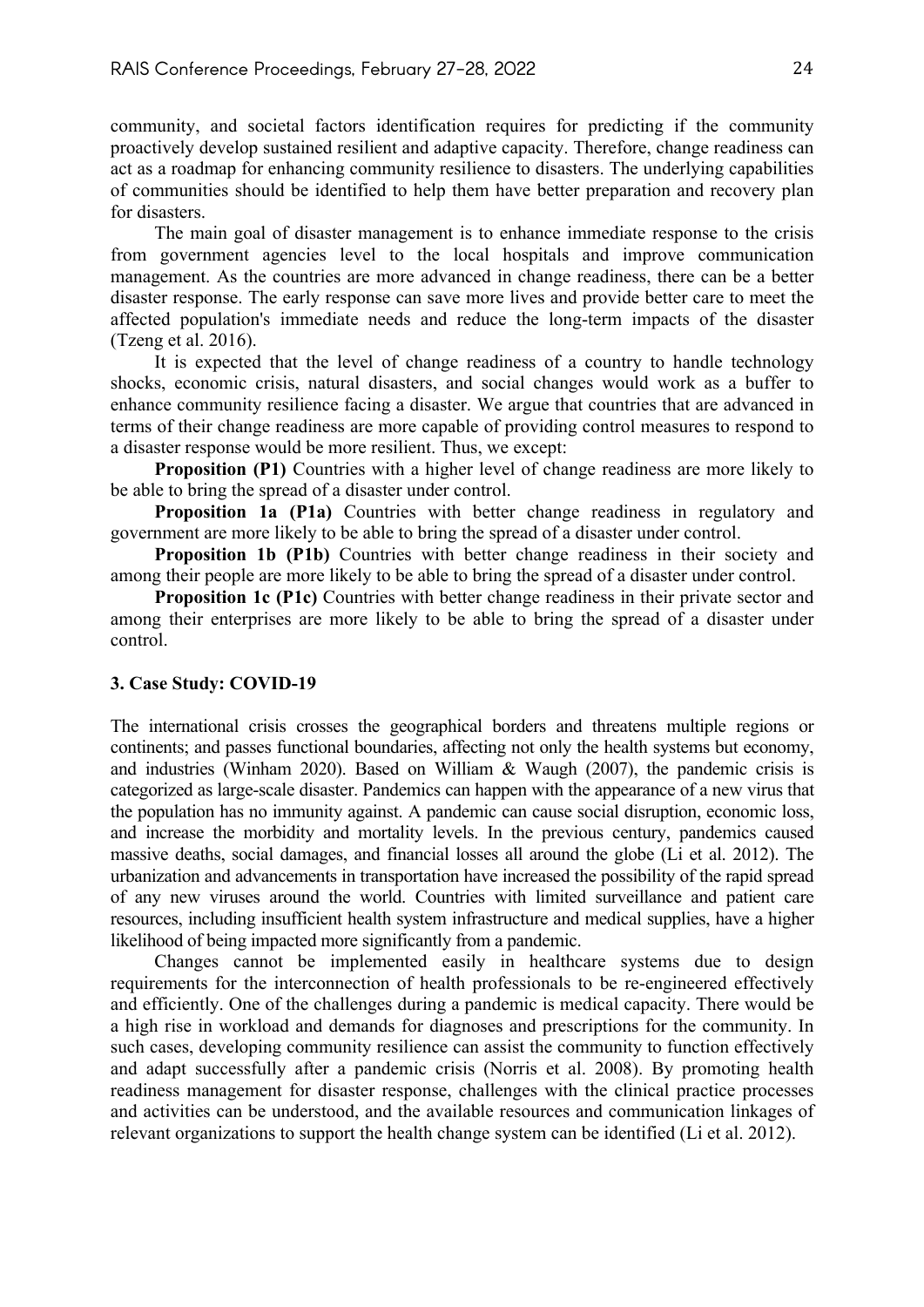

Figure 1. Top 10 countries with the worst spread of COVID-19 in the first 30 days in each country

*Source: European Union Open Data Port*

A new pandemic had hit the globe in an unprecedented way when patients with unexplained pneumonia were found in Wuhan city in December 2019. The WHO has named the pathogen SARSCoV-2 and the caused disease is called coronavirus disease designated as COVID-19. The virus is highly infectious and pathogenic, which cause human-to-human transmission (Li et al. 2020). The catastrophe has spread rapidly, casualties continue to rise, and the impact of the crisis is spreading through all countries (Ahn et al., 2020). Fuchs (2020) argues that the coronavirus crisis is a natural disaster.

Mechanisms of the disease are primarily uncertain and have changed the worlds' view in most aspects. The critical challenge is the lack of data on the COVID-19 consequences. Crisis communication is challenging and confusing to emergency management agencies in case of high-profile contagious disease that affects human beings on a global scale, which has low probability but a high impact on human life and economies (Fuchs 2020). It has a significant effect on the population leading to heightened perceptions of risk since it spread quickly and yield to high mortality rates (Andrew et al. 2018). Responses, experiences, and the results have been different in each country and region because of different impacts and different rates of death and infection (Ahn et al. 2020).

To have an optimum response to a pandemic requires developing proper health planning and management that imply information and communication technologies for managing the risks. The pandemic surveillance and control can be enhanced by rapid case reporting, and the performance of medical practices can be improved by adequate documentation (Li et al. 2012). Therefore, health readiness management would be a critical step in change management and should be included in the disaster preparedness phase to increase the success of health management implementation. Some of the advantages of health readiness for pandemics avoid time, money, and endeavor losses, prevent delays in planning, and facilitate the process of change in the involved community from the pre-contemplation stage to preparation.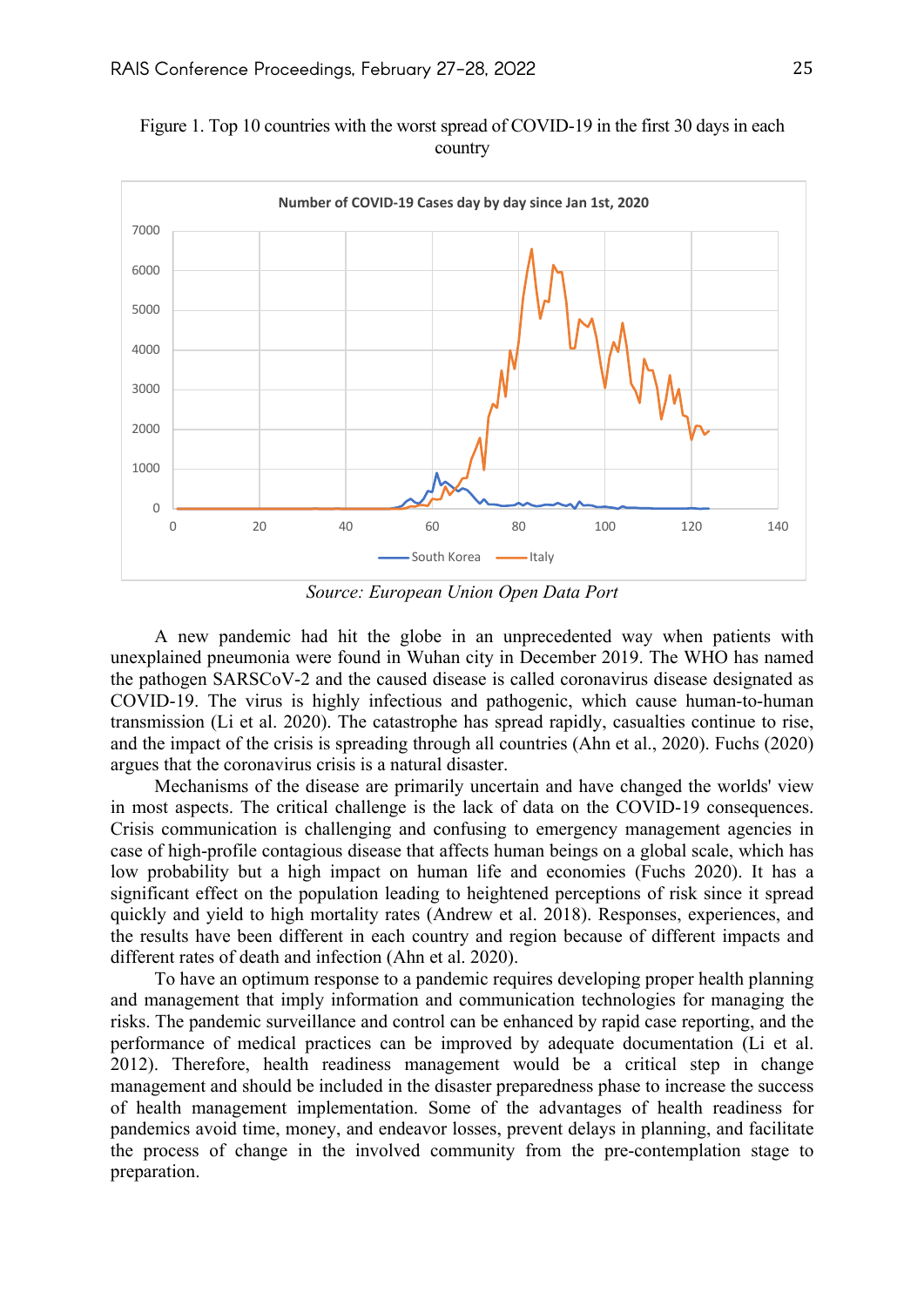An excellent example of having such readiness can be Taiwan that has proven to be one of the most successful in the world in deploying a containment strategy in the early stage. The Taiwan centers for disease control was monitoring the news organizations, blogs, and social media in tracking an outbreak of pneumonic plague. The center claims that their success was due to treating the virus as a severe epidemic from the first day. The rapid response credited with minimizing the island of 24 million people, having 440 confirmed Covid-19 cases, with six deaths being the lowest totals in the world (Wang and Ellis 2020). The critical point is the lessons learned from the outbreak of Severe Acute Respiratory Syndrome (SARS) in 2003. It severely hit the island, and it had the third-most infections in the world. Afterward, Taiwan focused on health system readiness for the next epidemic (Wang and Ellis 2020).

#### **4. Discussion and Conclusion**

We are living in an era of significant change and, therefore, high risk and high uncertainty. The trends of substantial change around the world are observable in the economy, politics, technology, and even the natural environment of countries. These potential changes demand countries and their governments worldwide to plan ahead and bring the factor of change readiness into their risk mitigation calculations. Countries need to be resilient to tackle the risks and uncertainty. Having change management plans can identify risks, provide management plans, and reduce the potential consequences facing uncertainties. We are experiencing one of the greatest global disasters of this century, the COVID-19. Healthcare readiness as one of the change readiness factors, can assist decision-making by providing the ability to mitigate pandemic risks and facilitate the response.

Our second contribution in this study is to show the importance of the role of government and people in the magnitude of which the change readiness of a country matters. To be more specific, we brought evidence, that countries with a better level of change readiness in their government can bring the spread of a contagious virus under control in a more efficient and timely manner.

Finally, after experiencing a significant financial meltdown in almost all market around the world, understanding change readiness of countries from an economic perspective can help business communities realize where the governments are ready to collaborate (Gharagozloo et al. 2020) or to respond to an ongoing change, where the risk of lack of change readiness prevents achieving better performance and where people in a society provide a better prepared environment.

Overall, our findings contribute to the international crisis literature from the perspective of change management by looking at the level of change readiness of countries. To the best of our knowledge, this is one of the first studies to theorize the change readiness of countries influence on a disaster's severity of impact on each country and the propositions provide clear implications for government officials, local communities and how it matters for business executives and entrepreneurs (Bennett et al. 2018). Understanding the concept of change readiness on a national level can help policymakers realize the risks and provide decision plans for potential disasters. The lack of change readiness prevents achieving better performance in disaster responses and increase morality rate, economic losses, and social disruption.

There is no doubt that in order to maintain a state of readiness and create trust and cooperation between sectors constant monitoring and analysis of change readiness matters. However, this monitoring and analyzing should become a continuous process (Robert and Lajtha 2002). In fact, although finding a right line between flexibility and planning can sometimes become extremely difficult (Turner 1995) in global crises that cross the borders and involve several countries including their government, people and private sector, being flexible and planning ahead for early responses should be considered a new norm. Therefore, obtaining an understanding of change readiness is vital.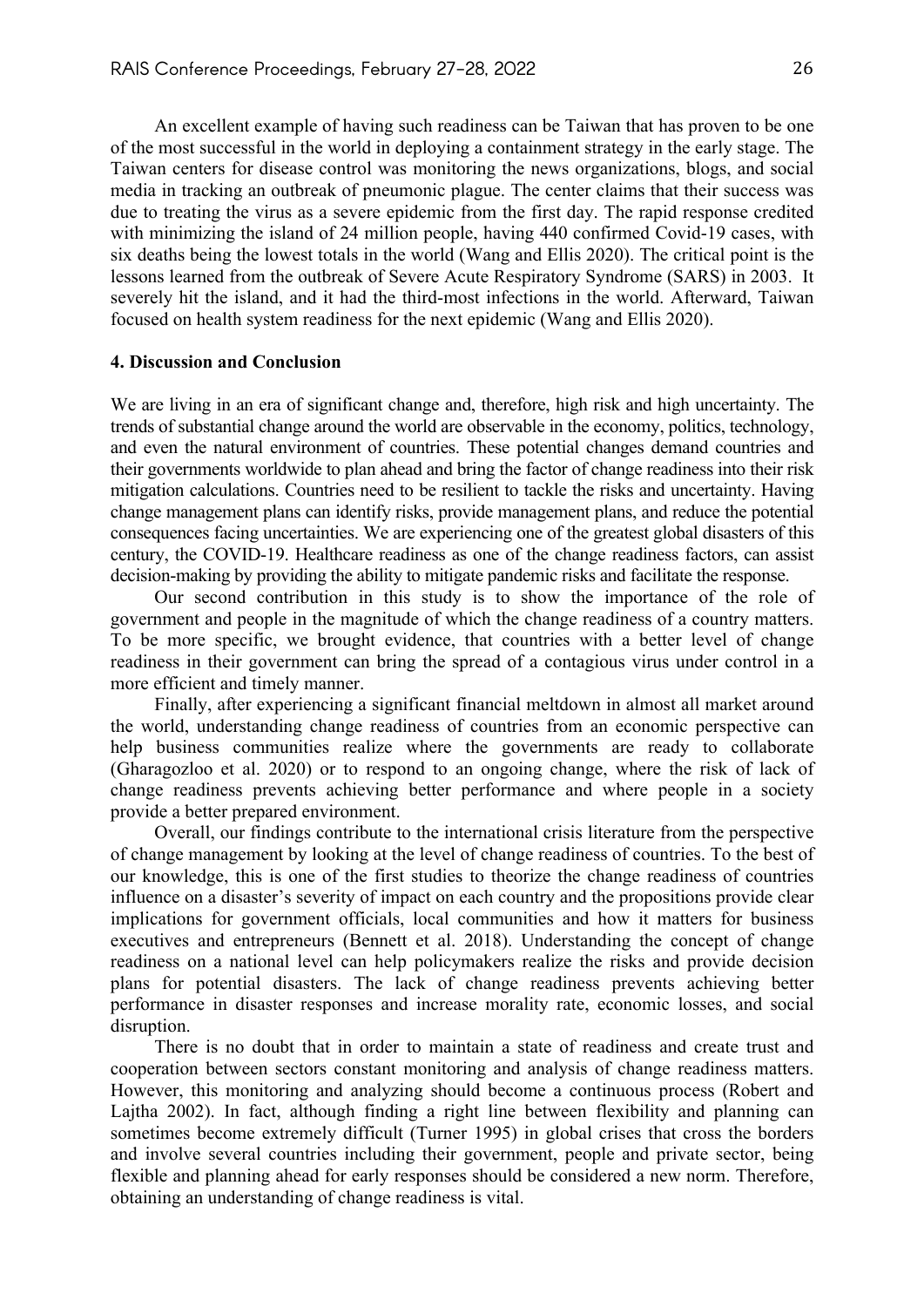The COVID-19 crisis response calls for further research in the areas of readiness as there has been significant variation in the perceived success of bringing the virus under control in different countries. While some countries perceived success in managing the crisis has been extremely slow and undisciplined (such as Italy, Figure 1), others reported that the virus is under control in a much faster manner (such as South Korea, Figure 1). Therefore, in addition to studying the effect of change readiness that seems essential, there might be other sorts of readiness such as readiness of infrastructure or health system as well that need to be addressed in the future.

#### **References**

- Ahn, C., Amer, H., Anglicheau, D., Ascher, N., Baan, C., Bat-Ireedui, B., …, Birn, H. 2020. Global Transportation COVID Report March 2020. *Transportation*. 104 (10): 1974-1983.
- Andrew, S.A., Arlikatti, S., Chatterjee, V., & Ismayilov, O. 2018. "Ebola crisis response in the USA: Communication management and SOPs." *International Journal of Disaster Risk Reduction* 31: 243-250.
- Antronico, L., De Pascale, F., Coscarelli, R., & Gulla, G. 2020. "Landside risk perception, social vulnerability and community resilience: The case study of Maierato (Calabria, southern Italy)." *International Journal of Disaster Risk Reduction* 46: 101529.
- Armenakis, A. A., Bernerth, J. B., Pitts, J. P., & Walker, H. J. 2007. "Organizational change recipients' beliefs scale: Development of an assessment instrument." *The Journal of Applied Behavioral Science* 43(4): 481- 505.
- Armenakis, A. A., Harris, S. G., & Mossholder, K. W. 1993. "Creating readiness for organizational change." *Human Relations* 46(6): 681-703.
- Bennett, A. A., Lanivich, S. E., Gharagozloo, M. M. M., & Akbulut, Y. 2021. "Appraisals matter: relationships between entrepreneurs' stress appraisals and venture-based outcomes." *International Journal of Entrepreneurial Behavior & Research* 27(4): 970-988.
- Bennett, A. A., Lanivich, S. E., Moeini Gharagozloo, M., & Akbulut, Y. 2018, July. "The role of stress appraisals in understanding entrepreneurs' well-being and venture outcomes." In *Academy of Management Proceedings*, Vol. 2018, No. 1, p. 11510. Briarcliff Manor, NY 10510: Academy of Management.
- Bernerth, J. 2004. "Expanding our understanding of the change message." *Human Resource Development Review* 3(1): 36-52.
- Bevere, L. 2019. "Disaster loss data-the case of Swiss Re Institute's sigma." Paper presented at the Geophysical Research Abstracts.
- Fuchs, C. 2020. "Everyday life and everyday communication in coronavirus capitalism. tripleC: Communication, Capitalism & Critique." *Open Access Journal for a Global Sustainable Information Society* 18(1): 375-399.
- Gharagozloo, M. M. M., Nair, A., & Chen, C. 2020. "The effect of the digital readiness of economies on international M&A performance." *Journal of Enterprise Information Management* 34(6): 1821-1843.
- Gharagozloo, M. M. M., Chen, C., & Pour, F. S. A. 2021. "The effect of change readiness of economies on international M&A flows." *Review of International Business and Strategy*. https://doi.org/10.1108/RIBS-09-2020-0123.
- Haddow, G., Bullock, J., & Coppola, D.P. 2017. *Introduction to Emergency Management*. Butterworth-Heinemann.
- Haghani, A., & Afshar, A.M. 2009. *Supply chain management in disaster response*. Mid-Atlantic Universities Transportation Center.
- Jabareen, Y. 2013. "Planning the resilient city: Concepts and strategies for coping with climate change and environment risk." *Cities* 31: 220-229.
- KPMG. 2019. 2019 Change Readiness Index: Assessing countries' ability to manage change and build a climateready future. Retrieved from https://assets.kpmg/content/dam/kpmg/xx/pdf/2019/06/change-readinessindex-report-2019.pdf.
- Li, J., Ray, P., Seale, H., & Maclntyre, R. 2012. "An E-health readiness assessment framework for public health services—Pandemic perspective." Paper presented at the 2012 45th Hawaii International Conference on System Sciences.
- Li, Y., Guo, F., Cao, Y., Li, L., & Guo, Y. 2020. "Insight into COVID-2019 for pediatricians." *Pediatric Pulmonology* 55(5): E1-E4.
- Lin, L., McCloud, R. F., Bigman, C. A., & Viswanath, K. 2017. "Tuning in and catching on? Examining the relationship between pandemic communication and awareness and knowledge of MERS in the USA." *Journal of Public Health* 39(2): 282-289.